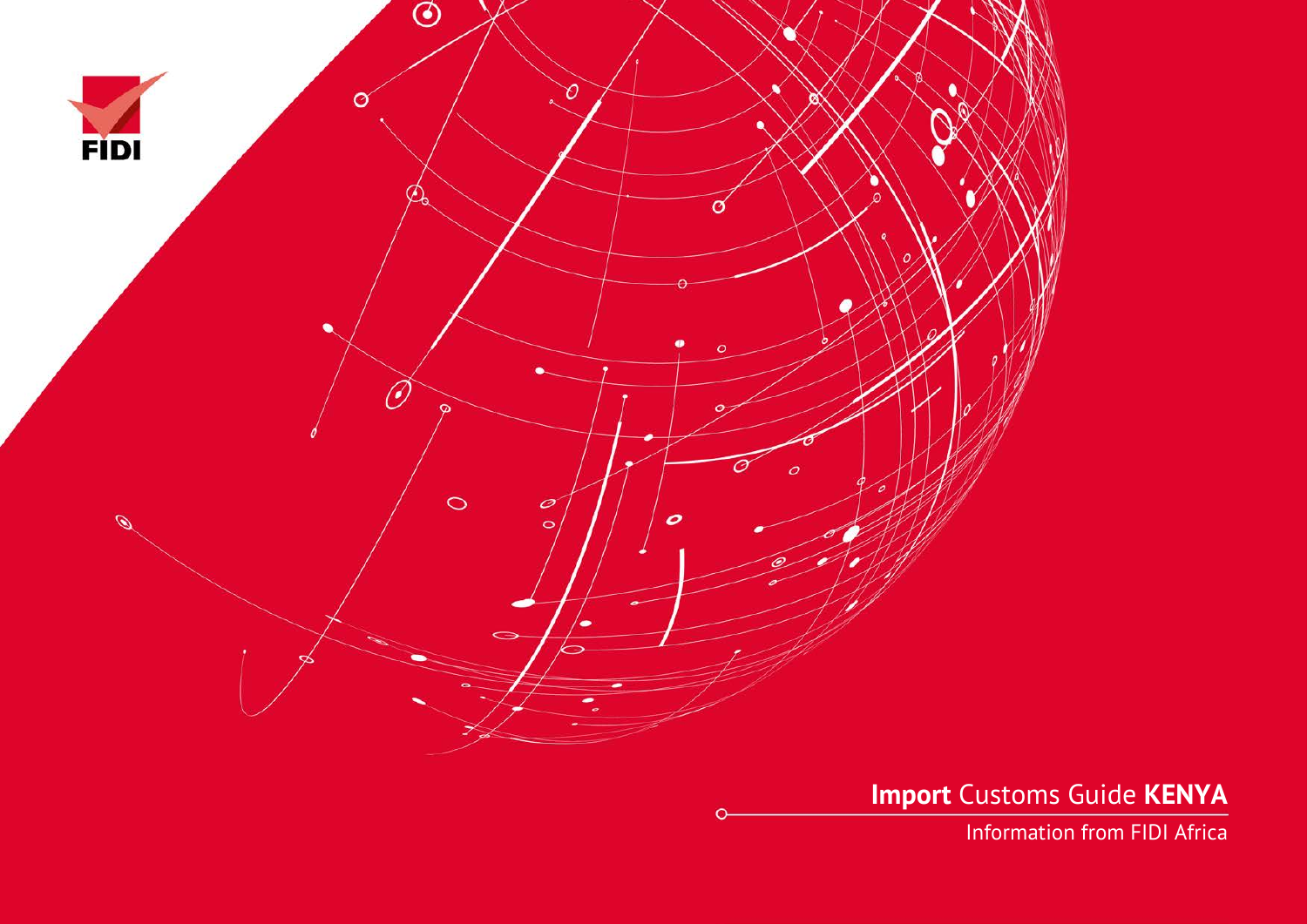## **Import Customs guide** KENYA

## **The global quality standard for international moving.**

The FAIM label is your global assurance for a smooth, safe and comprehensive relocation process.





| <b>GOODS</b>                                                   | <b>DOCUMENTS REQUIRED</b>                                                                                                                                                                                                                                                                                                                                                                                                                                                                                                                                                                                                                                                                                                                                    | <b>CUSTOMS PRESCRIPTIONS</b>                                                                                                                                                                                                                                                                                                                                                                                                                                                                                                                                                                                    | <b>REMARKS</b>                                                                                                                                                                                                                                                                                                                                                                                   |
|----------------------------------------------------------------|--------------------------------------------------------------------------------------------------------------------------------------------------------------------------------------------------------------------------------------------------------------------------------------------------------------------------------------------------------------------------------------------------------------------------------------------------------------------------------------------------------------------------------------------------------------------------------------------------------------------------------------------------------------------------------------------------------------------------------------------------------------|-----------------------------------------------------------------------------------------------------------------------------------------------------------------------------------------------------------------------------------------------------------------------------------------------------------------------------------------------------------------------------------------------------------------------------------------------------------------------------------------------------------------------------------------------------------------------------------------------------------------|--------------------------------------------------------------------------------------------------------------------------------------------------------------------------------------------------------------------------------------------------------------------------------------------------------------------------------------------------------------------------------------------------|
| Importation of used Personal Effects for<br><b>Expatriates</b> | Effects under exemption<br>• Original valid passport, OBL, AWB.<br>• Original 2 years entry permit, (work<br>permit).<br>• Personal Pin certificate                                                                                                                                                                                                                                                                                                                                                                                                                                                                                                                                                                                                          | The goods must have been owned for more<br>than 1 year and must be imported within 90<br>days after approval of the permit for the<br>shipper.<br>Cosmetics, toiletries, perfumes, alcohol,<br>foodstuffs will be subjected to Radio Active<br>analysis which will cost euros 30 per sample<br>per item. Then dutiable (100%).<br>All shipments will be 100% inspected by<br>Customs.                                                                                                                                                                                                                           | Kenya Bureau of Standards (KEBS) officers<br>are inspecting used HHGs and personal<br>effects during clearing. They check all the<br>electronic items, seek to control dumping<br>and check if there are any prohibited items.<br>Upon successful inspection, KEBS gives its<br>approval. Without their approval, the<br>shipment cannot leave the port and it could<br>lead to heavy penalties. |
| <b>Motor Vehicle - Expatriates</b>                             | Original valid passport, OBL, AWB.<br>Original approved 2 years work permit.<br>Personal PIN certificate.<br>٠<br>Original certificate of registration/ logbook<br>of the vehicle, in English.<br>Certificate of road worthiness must be<br>provided by the owner of the vehicle to the<br>Kenya Bureau of Standards KeBS agent<br>(QISJ) to do the pre-inspection at origin to<br>obtain the Certificate of Roadworthiness<br>COR for cars coming from Japan/Dubai/<br>South Africa/UK or a penalty of 20% of the<br>CIF value will be charged. Other origins can<br>be inspected in Kenya by KBS for a fee of<br><b>USD 300.</b><br>The Bill of Lading and AWB must show<br>car/motor cycle details i.e. chassis and<br>engine numbers, colour, fuel type, | • Customs Fees depends on value of the<br>vehicle (make, model and year).<br>• Cars or motorbikes should be registered<br>before release out from the port.<br>The importer must have owned AND USED<br>the vehicle for at least 1 year before the<br>date of shipping for duty free.<br>The vehicle must not be more than 8 years<br>old. Cars manufactured/registered before<br>2013 cars are not allowed into Kenya in<br>2020<br>• No left hand drive vehicle allowed into<br>Kenya.<br>Due to registration process that commences<br>after normal clearance, port storage and<br>demurrage are inevitable. | As per new regulation all containers to<br>inland Kenya must be taken by rail to<br>Nairobi for clearance. So it is better to<br>consign to Icd Embakasi/Nairobi Terminal<br>or expect high storage and demurrages.                                                                                                                                                                              |

of this publication. It is recommended to verify this information with a FIDI Affiliate prior to shipping. This document is produced based on the information supplied at the mentioned date.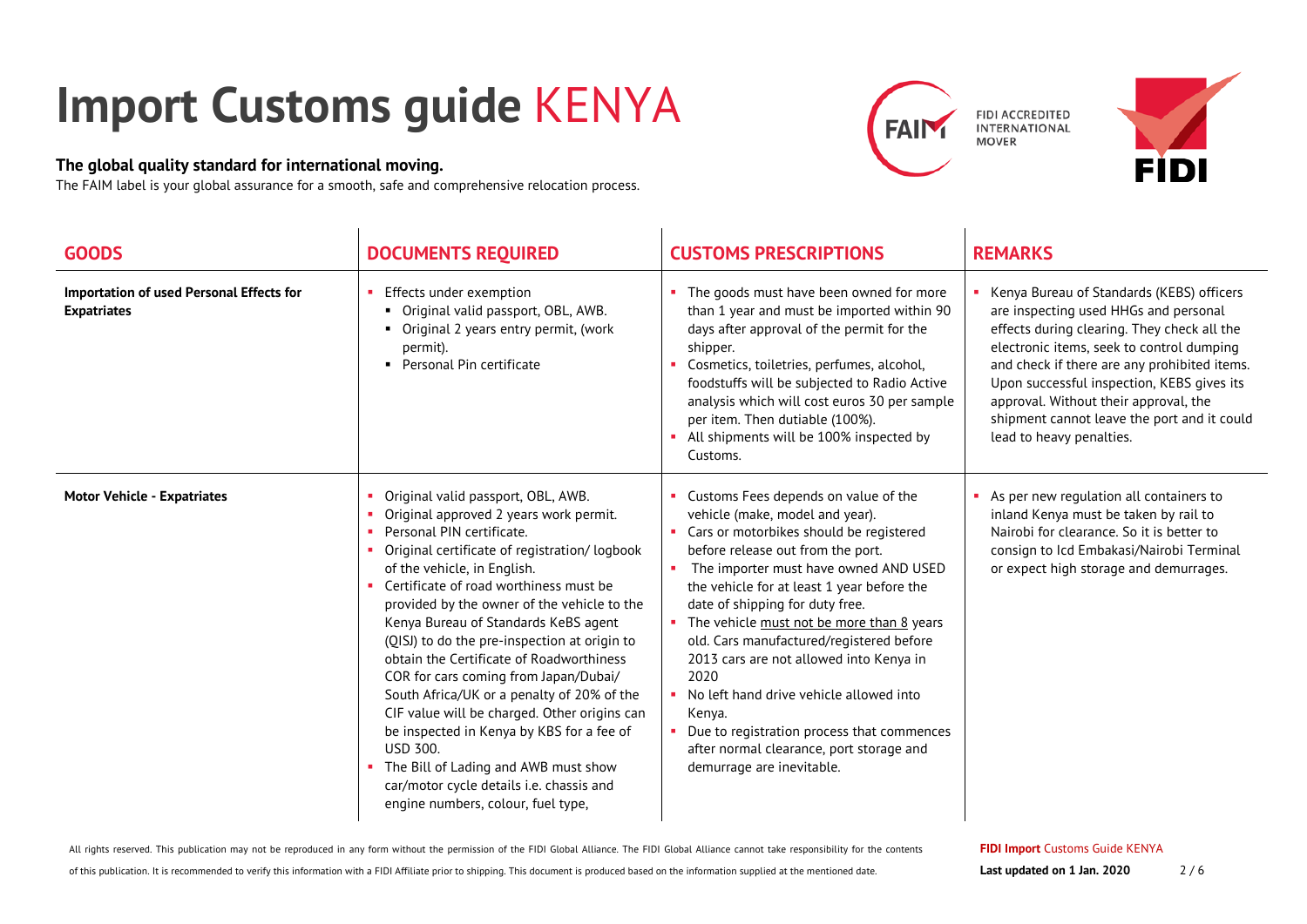| <b>GOODS</b>                                                      | <b>DOCUMENTS REQUIRED</b>                                                                                                                                                                                                                                                                                                                                                                                                                                                                                                                                                                                                                                                                                             | <b>CUSTOMS PRESCRIPTIONS</b>                                                                                                                                                                                                                                                                                                                                                                                                                                                                                                                                                        | <b>REMARKS</b>                                                                                                                                                                                                      |
|-------------------------------------------------------------------|-----------------------------------------------------------------------------------------------------------------------------------------------------------------------------------------------------------------------------------------------------------------------------------------------------------------------------------------------------------------------------------------------------------------------------------------------------------------------------------------------------------------------------------------------------------------------------------------------------------------------------------------------------------------------------------------------------------------------|-------------------------------------------------------------------------------------------------------------------------------------------------------------------------------------------------------------------------------------------------------------------------------------------------------------------------------------------------------------------------------------------------------------------------------------------------------------------------------------------------------------------------------------------------------------------------------------|---------------------------------------------------------------------------------------------------------------------------------------------------------------------------------------------------------------------|
|                                                                   | Transmission type and year of manufacture.<br>If the importer is to pay duty then the<br>following documents are required:<br>· Importer's PIN certificate,<br>Import Declaration Form, (IDF)<br>Invoice of purchase,<br>" Translation of Invoice if not in English.<br>QISJ certificate of roadworthiness.                                                                                                                                                                                                                                                                                                                                                                                                           |                                                                                                                                                                                                                                                                                                                                                                                                                                                                                                                                                                                     |                                                                                                                                                                                                                     |
| Importation of Personal Effects duty free for<br><b>Diplomats</b> | Original valid passport, OBL; AWB.<br>• Pro1b exemption form approved by the<br>Ministry of Foreign Affairs.<br>• Takes 2/3 weeks consignee to request with<br>OBL/AWB/packing list + copy of passport.<br>Personal Pin certificate.                                                                                                                                                                                                                                                                                                                                                                                                                                                                                  | Diplomatic goods are not subject to<br>inspection if there is an approved pro1b.<br>• For air shipment, prior release can be done<br>with agent's customs bond on collection of<br>copy of pro 1b application + passport + pin.<br>Extra cost to be confirmed                                                                                                                                                                                                                                                                                                                       | As per new regulation all containers to<br>inland Kenya must be taken by rail to<br>Nairobi for clearance. So it is better to<br>consign to Icd Embakasi/Nairobi Terminal<br>or expect high storage and demurrages. |
| <b>Importation of Vehicles for Diplomats</b>                      | Original valid passport, OBL, AWB.<br>Pro1b form approved by the Ministry of<br>Foreign Affairs.<br>Original certificate of registration/ logbook<br>of the vehicle, in English.<br>Importer's PIN certificate.<br>Certificate of road worthiness must be<br>provided by the owner of the vehicle to the<br>Kenya Bureau of Standards. K.B.S agent<br>(QISJ) to do the pre-inspection at origin to<br>obtain the COC for cars coming from<br>Japan/Dubai/South Africa/UK/Thailand or a<br>penalty of 20% of the CIF value will be<br>charged.<br>The Bill of Lading and AWB must show<br>car/motor cycle details i.e. chassis and<br>engine numbers, colour, fuel type,<br>Transmission type and year of manufacture. | Other origin can be inspected in Kenya by<br>KBS for a fee of euros 150.<br>• Customs will charge euros 120 for<br>Processing Fee.<br>• Diplomats are allowed to import 1<br>vehicle/motor cycle at a time (possible for<br>spouse to be confirmed by embassy)<br>vehicle/motor cycle not exempted will be<br>subjected to duties and taxes at the rate of<br>$45\%$ + vat 16\%.<br>• The vehicle must not be more than 8 years<br>old. Cars manufactured/registered before<br>2013 cars are not allowed into Kenya in<br>2020<br>No left hand drive vehicle allowed into<br>Kenya. |                                                                                                                                                                                                                     |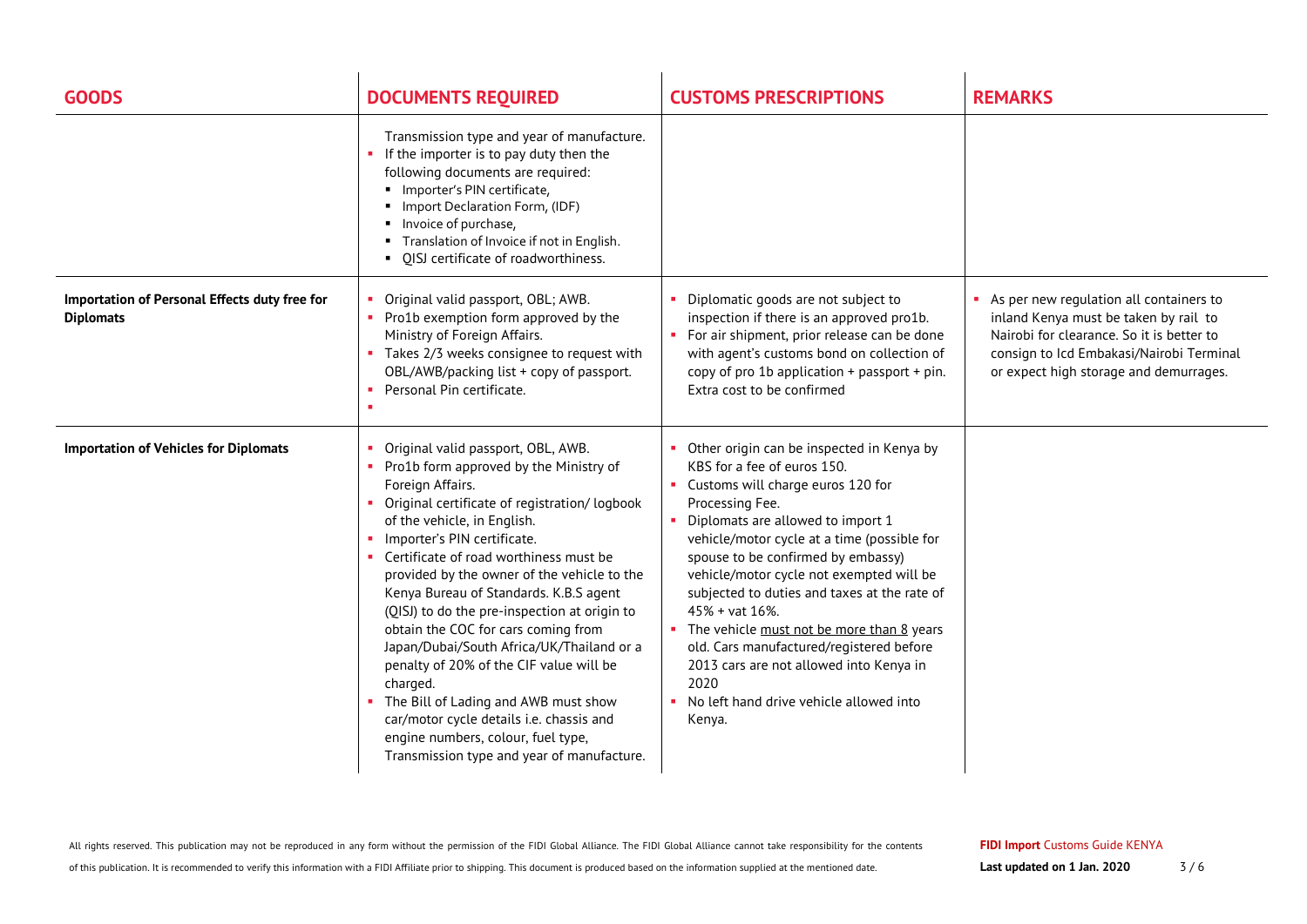| <b>GOODS</b>                                                       | <b>DOCUMENTS REQUIRED</b>                                                                                                                                                                                                                                                                                                                                                                                                                                                                                                                                                                                                                                                                                                                                                                                                                                                                                                | <b>CUSTOMS PRESCRIPTIONS</b>                                                                                                                                                                                                                                                                                                                                                                                                                                                                                                                                                                                                                                                                                                                                                                                                                                                                                                                                                                                            | <b>REMARKS</b>                                                                                                                                                                                                                                                                                                                                                                                            |
|--------------------------------------------------------------------|--------------------------------------------------------------------------------------------------------------------------------------------------------------------------------------------------------------------------------------------------------------------------------------------------------------------------------------------------------------------------------------------------------------------------------------------------------------------------------------------------------------------------------------------------------------------------------------------------------------------------------------------------------------------------------------------------------------------------------------------------------------------------------------------------------------------------------------------------------------------------------------------------------------------------|-------------------------------------------------------------------------------------------------------------------------------------------------------------------------------------------------------------------------------------------------------------------------------------------------------------------------------------------------------------------------------------------------------------------------------------------------------------------------------------------------------------------------------------------------------------------------------------------------------------------------------------------------------------------------------------------------------------------------------------------------------------------------------------------------------------------------------------------------------------------------------------------------------------------------------------------------------------------------------------------------------------------------|-----------------------------------------------------------------------------------------------------------------------------------------------------------------------------------------------------------------------------------------------------------------------------------------------------------------------------------------------------------------------------------------------------------|
| <b>Removal of Goods - Non Diplomats</b>                            | • New items will be subjected to duties, taxes<br>and penalties. COC will also be required for<br>any new item.<br>• Food, beverage and cosmetics, chemicals<br>cannot be imported duty-free and will be<br>subjected to Radio Active Analysis (minimum<br>Kshs 3000 per item), duties and taxes<br>$(100\%).$                                                                                                                                                                                                                                                                                                                                                                                                                                                                                                                                                                                                           | • Due to short free period given at the port<br>and airport there is most of the time storage<br>& demurrages.<br>• Clearance at the airport takes 2/3 days and<br>at the Mombasa or Nairobi Inland port 7/12<br>working days.                                                                                                                                                                                                                                                                                                                                                                                                                                                                                                                                                                                                                                                                                                                                                                                          | • Kenya Bureau of Standards (KEBS)<br>officers are inspecting used HHGs and<br>personal effects during clearing. They<br>check all the electronic items, seek to<br>control dumping and check if there are any<br>prohibited items. Upon successful<br>inspection, KEBS gives its approval.<br>Without their approval the shipment cannot<br>leave the port and it could also lead to<br>heavy penalties. |
| <b>Importation of Motor Vehicles Returning</b><br><b>Residents</b> | Original and valid passport, same than used<br>personals effects + OBL, AWB.<br>PIN certificate.<br>×.<br>Original certificate of registration / logbook<br>for the vehicle in English.<br>• Certificate of road worthiness must be<br>provided by the owner of the vehicle as<br>required by the Kenya Bureau of Standards.<br>KEBS agent (QISJ) to do the pre-inspection<br>at origin to obtain the COC for cars coming<br>from Japan/ Dubai/Singapore/ South<br>Africa/UK/Thailand or a penalty of 20% of<br>the CIF value will be charged by the KBS.<br>• Other originals can be inspected in Kenya by<br>KBS for a fee of USD 300.<br>• Customs will charge USD 130 for processing.<br>• The Bill of Lading and AWB must show<br>car/motor cycle details i.e. chassis and<br>engine numbers.<br>• For all shipments OBL/AWB/packing list is<br>needed.<br>• All wooden crates needs (ISPM) No. 15<br>requirements. | • He/she must not have visited Kenya for a<br>sum of more than 90 days in the last 2 years<br>prior to his last date of arrival in the Kenya.<br>• He must import within 90 days of the last<br>date of arrival.<br>• Only one duty free car per returning resident<br>in a lifetime.<br>• Cars or motorbikes should be registered<br>before releasing out from the port<br>• The importer must have owned the vehicle<br>for at least 1 year before the date of<br>shipping. For duty free or around 71% of<br>taxes to be charged.<br>• The vehicle must not be older than 8 years.<br>Cars manufactured/registered before 2013<br>cars are not allowed into Kenya in 2020<br>• No left hand drive vehicle allowed into<br>Kenya unless special authorization by<br>ministry of transport. Kenyans returning<br>from Left-hand drive countries can import<br>similar (size, cc and value) right hand drive<br>cars from other countries by providing proof<br>of previous ownership and disposal of left<br>hand car. | • If motor vehicle/cycle is loaded with<br>household goods, container remains at port<br>until registration.                                                                                                                                                                                                                                                                                              |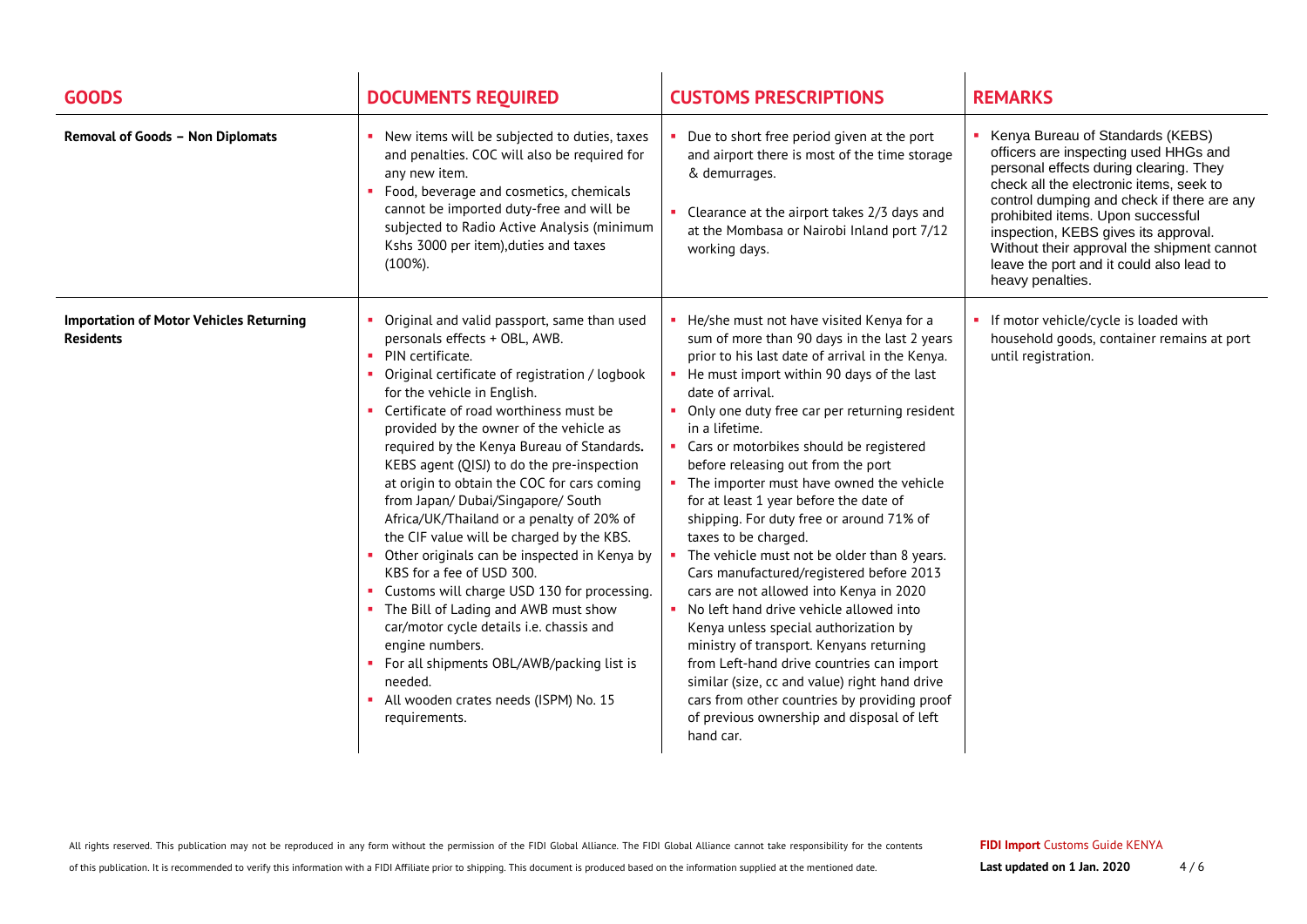| <b>GOODS</b>                             | <b>DOCUMENTS REQUIRED</b>                                                                                                                                       | <b>CUSTOMS PRESCRIPTIONS</b>                                                                                                                                                                                      | <b>REMARKS</b> |
|------------------------------------------|-----------------------------------------------------------------------------------------------------------------------------------------------------------------|-------------------------------------------------------------------------------------------------------------------------------------------------------------------------------------------------------------------|----------------|
| <b>Prohibited items</b>                  | Firearms and toys like plastic guns, drones<br>are strictly forbidden in Kenya and required<br>a special import permit before shipping.                         |                                                                                                                                                                                                                   |                |
| <b>Pets</b>                              | Approved Import permit (require copies of<br>vaccination card and health certificate to<br>apply before the animal arrives).<br>Original passport of the owner. |                                                                                                                                                                                                                   |                |
| <b>Temporary Imports on Special pass</b> |                                                                                                                                                                 | Expats on 3 months special pass can import<br>used household goods not exceeding<br>150kgs gross duty free by providing the<br>original passport, packing list, airway bill<br>and Personal Pin/tax registration. |                |